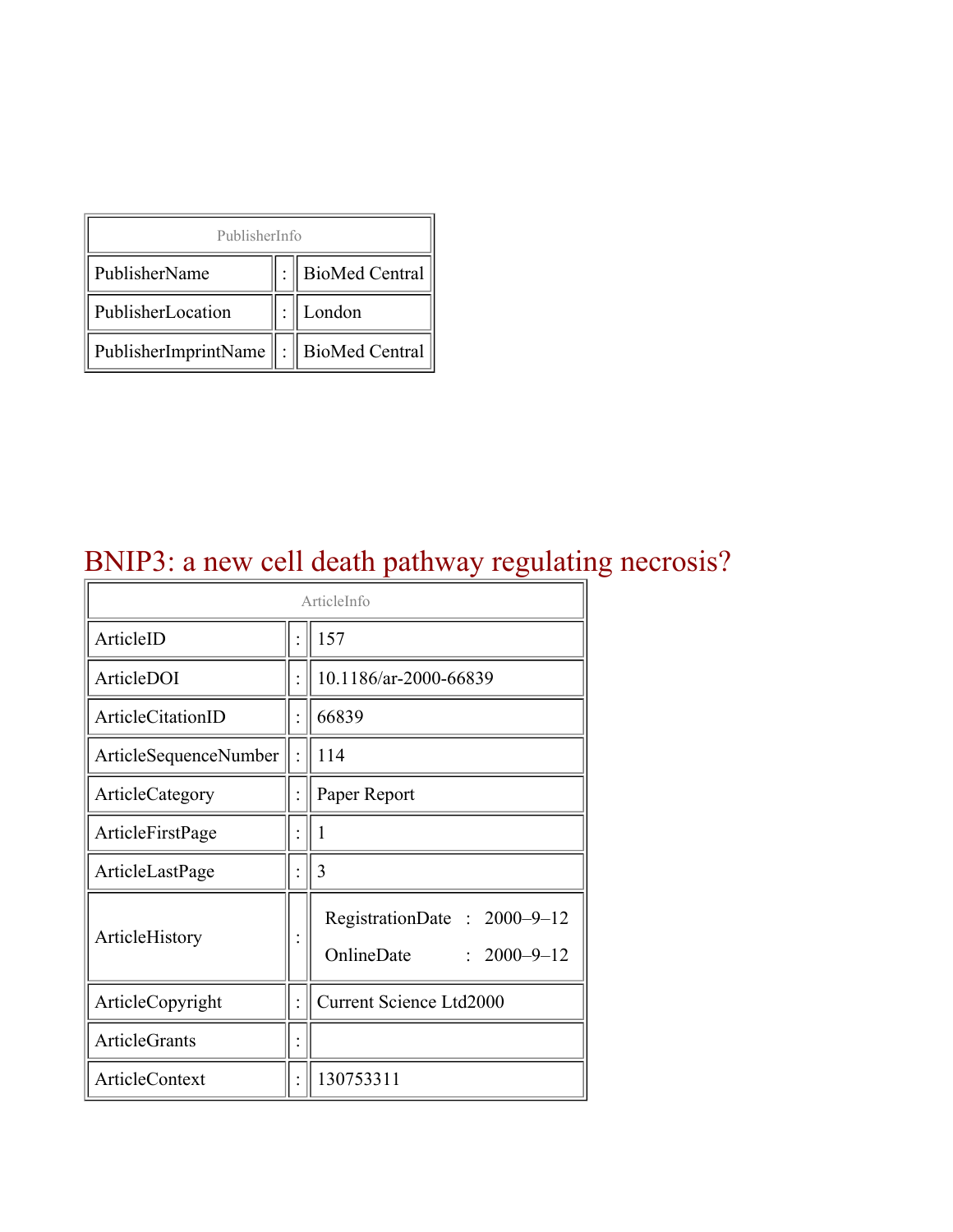Aff1 Center of Experimental Rheumatology, Zurich, Switzerland

#### Keywords

BNIP3, mitochondria, necrosis

## Context

Several apoptotic pathways involve mitochondria. Caspase activation, a major event in the induction of cell death, is regulated by mitochondria. Apoptosis inducing factor (AIF) is a mitochondria associated protein involved in DNA fragmentation when translocated to the nucleus. Permeability transition (PT) pore opening occurs in both apoptosis and necrosis. Necrosis is distinguished by an early loss of plasma membrane integrity, which is preserved during apoptosis. To identify which pathway resulting in cell death is activated by the mitochondria associated protein BNIP3.

# Significant findings

In contrast to most of the cells transduced with tBID, cytochrome c release prior to apoptosis was not observed in BNIP3 transfected cells. In addition, BNIP3-induced cell death was unaffected by caspase inhibitors, whereas they inhibited apoptosis of tBID or caspase 9/Apaf 1 transfectants. BNIP3 overexpression in mutant cells which were not expressing Apaf 1, caspase 9 or caspase 3 reversed their resistance to cell apoptosis. No AIF translocation to the nucleus was observed. However, DNA fragmentation was noted. In contrast to cells transfected with tBID, BAX, or caspase 9/Apaf 1, plasma membrane permeability increased very early post-transfection, without increase in annexin V. Many rounded mitochondria with destroyed internal cisternae, extensive cytoplasmic vacuoles, and autophagosomes were observed. BNIP3 was almost as efficient as tBID at suppressing ??m, ROS generation, and inducing cell death. All these effects were reversed by treatment of BNIP3 transfectants with cyclosporin A, bongkrekic acid, or when Bcl-2 and Bcl-XL were overexpressed.

## Comments